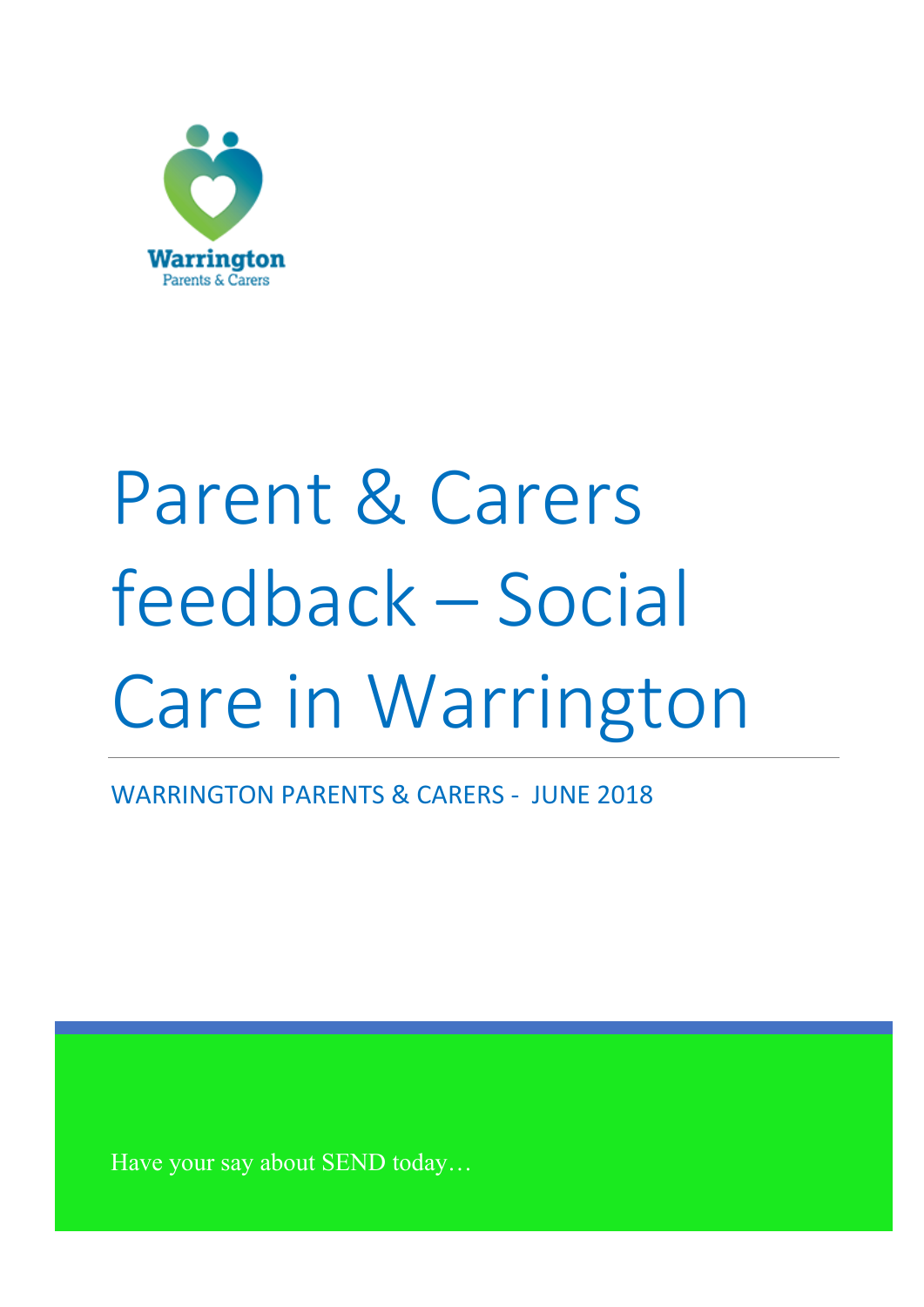## **So, what is working well in Social Care in Warrington?**

- Some parents/Carers are saying there is a lot of great holiday provision for children with SEND in Warrington.
- There has been a measurable increase in awareness of ASD/SEND in many public facilities and indeed generally throughout the Warrington area.
- Lots of praise from parents and carers who have managed to secure direct payments and are benefiting from PA time to help offer some respite for themselves and siblings and family members.
- Warrington Play and Sensory centre provides a much-needed friendly understanding environment for both parents/carers and our children and young adults to socialise.

# **What are the current burning issues about Social Care in Warrington?**

# *(What do our parents and carers want/need?)*

- There is not enough provision for support in school holidays, parents want play schemes which can provide for the complex and varying issues our children have. From personal care to explosive behaviour, sensory difficulties and physical barriers. Awareness/access to existing services needs to be improved and availability is an issue.
- There have been some issues with allocation and availability of sessions at Playability along with some difficulties in communication between parents and staff. This has been raised as a serious and ongoing issue and moves are already being made to resolve these issues.
- Link/breakfast club provision for children who need all types of support.
- There is a keen sense of parents/carers wanting a safe and secure outdoor space with accessible equipment that is exclusive to families with children and young adults who have SEND and their siblings. Somewhere they can spend time when the weather is good where our children and young people can feel safe and understood.
- Issues when travelling on public transport, some parents have said they would like some form of travel ID that can be shown discreetly to the driver so if the child/young person displays difficult behaviour they can feel less judged and not worry about being asked to leave.
- Lots of parents/carers who feel that the blue badge scheme should be extended to individual assessment without requiring entitlement to high rate mobility, the requirements for high rate mobility are based on physical need and exclude children or young adults with behavioural/danger awareness problems which also require suitable/reasonable access.
- There is a need for facilities to hire specialist equipment such as special needs buggies/wheelchairs, or more awareness of services already available.
- More funding for the sensory centre, the sensory centre provides a life line for many parents and carers in Warrington and it would be even better if they were able to provide more sessions for its members and repair broken equipment.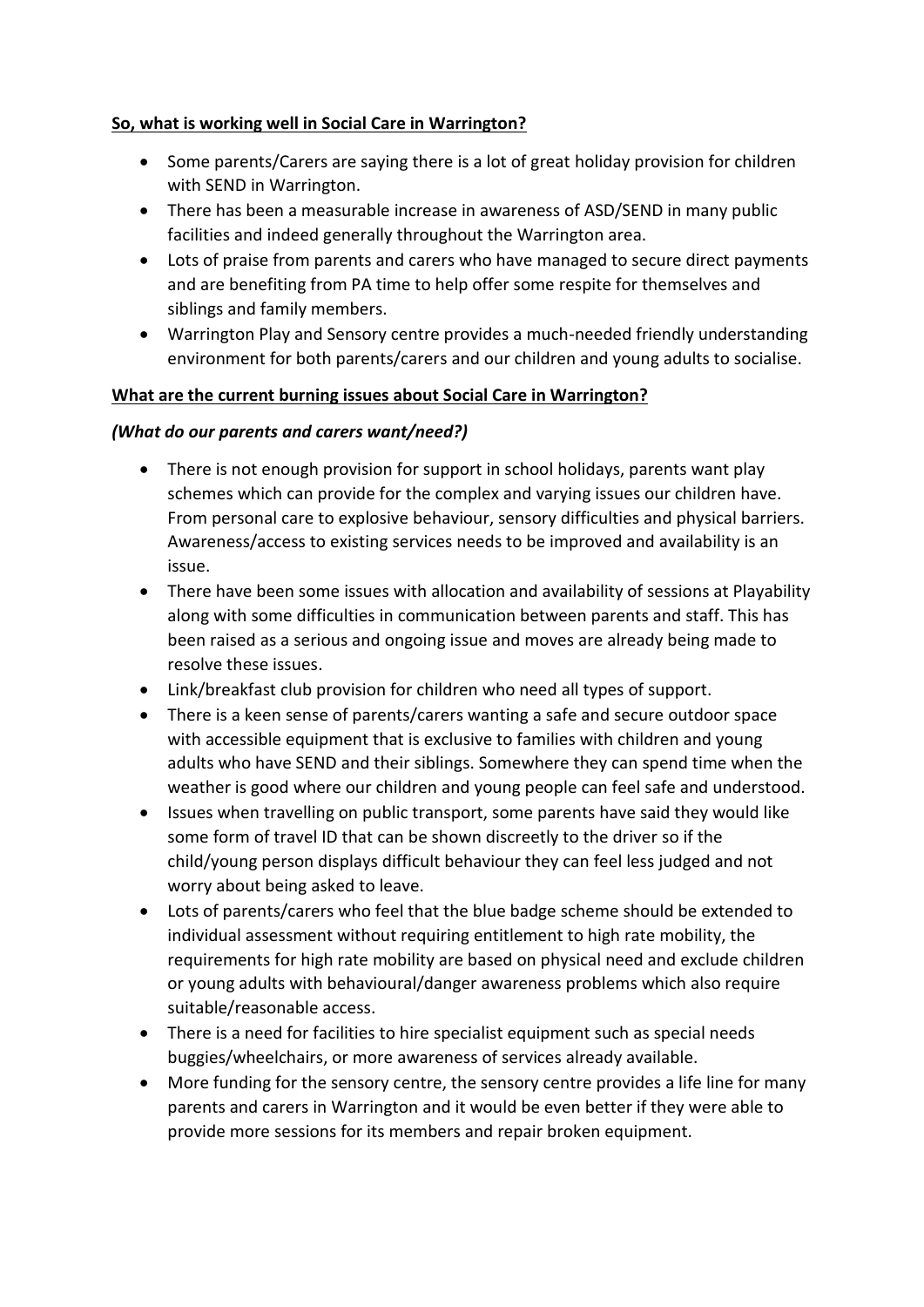• In general parents/carers feel that currently available services need to be more accessible e.g. shorter waiting lists/more places. Awareness needs to be raised of existing provision as they feel they only hear about things from other parents.

## **How do we know?**

At each of our parent participation events we ask our parents and carers to give us some feedback on the services they are currently accessing or trying to access in Warrington. We encourage our parents and carers to provide us with positive feedback about services which they are finding helpful. We also ask them to tell us about any issues/difficulties they are experiencing. Below are some direct quotes/experiences from our Parent and carer forum members.

## **Parent and Carer feedback for Social Care in Warrington**

## **Direct quotes from our parents and carers about Social Care in Warrington**

## **What is working well in Social Care in Warrington?**

*'Direct payments work well for us'*

*'Having sessions like Playability booked in advance (by me), Warrington Wolves sports sessions were great to'*

*'Link club/Breakfast club is a very good idea'*

#### **What isn't working so well in Social Care in Warrington?**

*'As a family we struggle to find things to do all together'*

*'Not enough SEND activities, groups, play centres in my local area of Orford as I don't drive its often difficult to get further afield'*

*'My child struggles with certain types of noise music, clapping, cheering etc. but there is very little in the way (in school holidays) of holiday clubs that he can attend (we have tried earphones)'*

*'No sibling friendly activities or better advertising of any that exist'*

*'Behaviour difficulties mean knocked back from holiday club/mainstream, no suitable clubs during holidays'*

*'Gap between childcare for children with additional needs esp. pre-schoolers and children who are not as verbal'*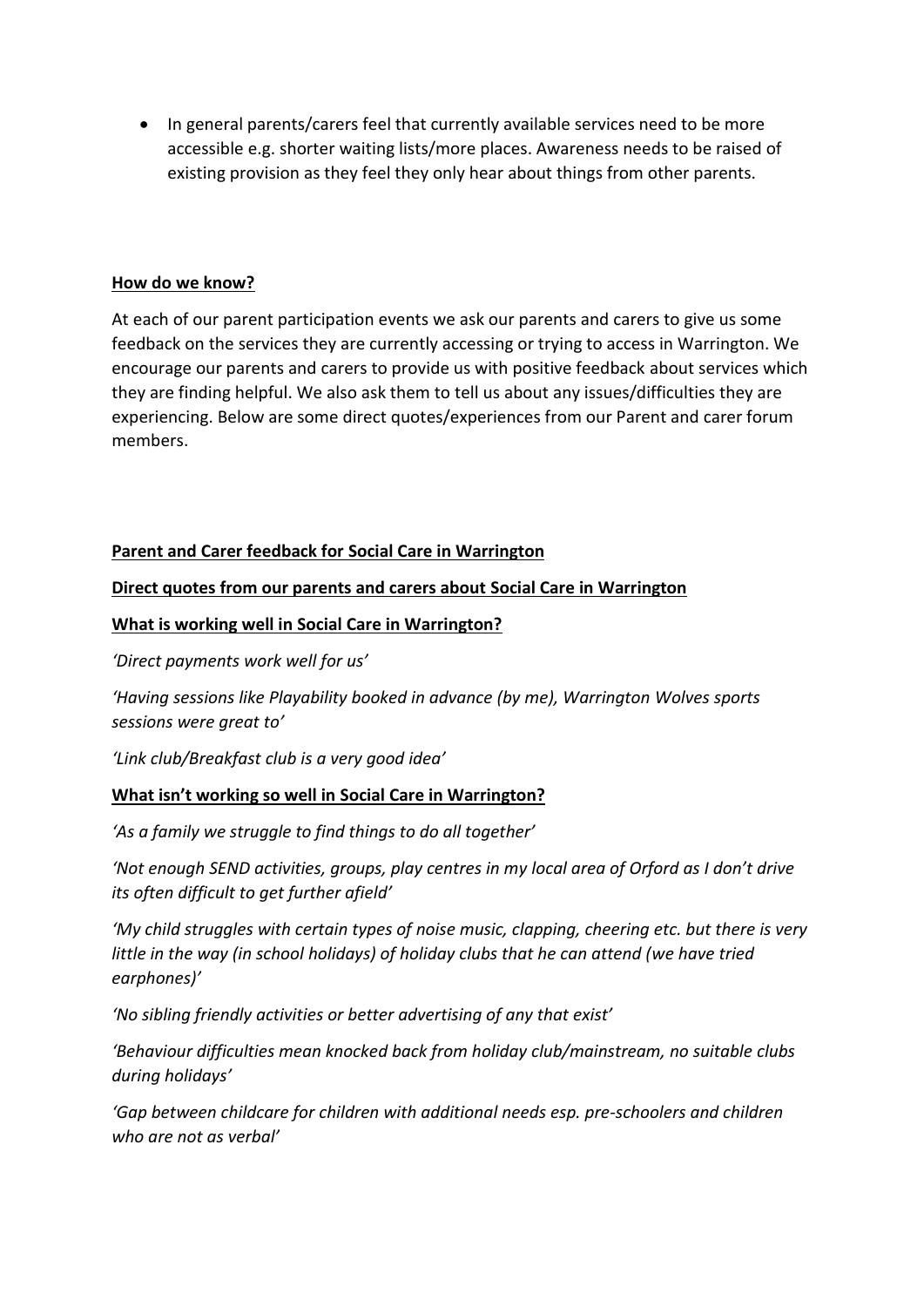*'My son tried to access WYC and we were told that they could accommodate his additional needs, this wasn't the case I removed him after he went the whole day without eating'*

*'No support during the holidays'*

*'Finding other accessible clubs/activities aside from Wolfprint that support disabled children'*

*'Childcare (supported) no SEN holiday club/link club'*

*'No support during holidays'*

*'Not a lot to do where a child with SEN can go without being looked at differently'*

*'Six weeks is a long time for any parent when children are off it seems doubly long when you have to plan daily outings (my youngest wants to go out every day somewhere exciting)'*

*'some weeks there are not enough places to go or none at all'*

*'I still use a pram for his own safety when we are out and about shopping etc. so he can play on his tablet and is distracted from sensory overload. I have looked are larger prams (the one he has is breaking) I have found they are so expensive'*

# **What services do our parents and carers say they want/need to see in the future in Social Care in Warrington?**

*'A holiday club for SEN children'*

*'More activity provisions, greater access to clubs'*

*'More supported/personal care provision during holidays and after school clubs'*

*'There needs to be a holiday club for SEN children'*

*'More clubs that I can take a child with SEN to and that their issues be understood'*

*'The sensory centre having more staff so they can have more sessions'*

*'Somewhere to go where it is a safe environment (enclosed) with parents and children in a similar situation, anywhere outdoors works well or indoors if it's not to loud.'*

*'More out of term activities for SEN children- very little in Warrington during school hols etc.'*

*'More advertising of services, clubs, activities, support etc. without having to search for it or waiting for someone else to tell you'*

*'Continues support within the community'*

*'Blue badges made available without higher rate mobility'*

*'A place in holiday club that would deal with behavioural issues'*

*'Extra funding for the sensory centre to fix broken equipment and enable more activities for our complex children, it's a wonderful building and we would hate to lose it'*

*'Dolphin sessions put back on'*

*'Bring back the Dolphin sessions for children with complex needs and their families'*